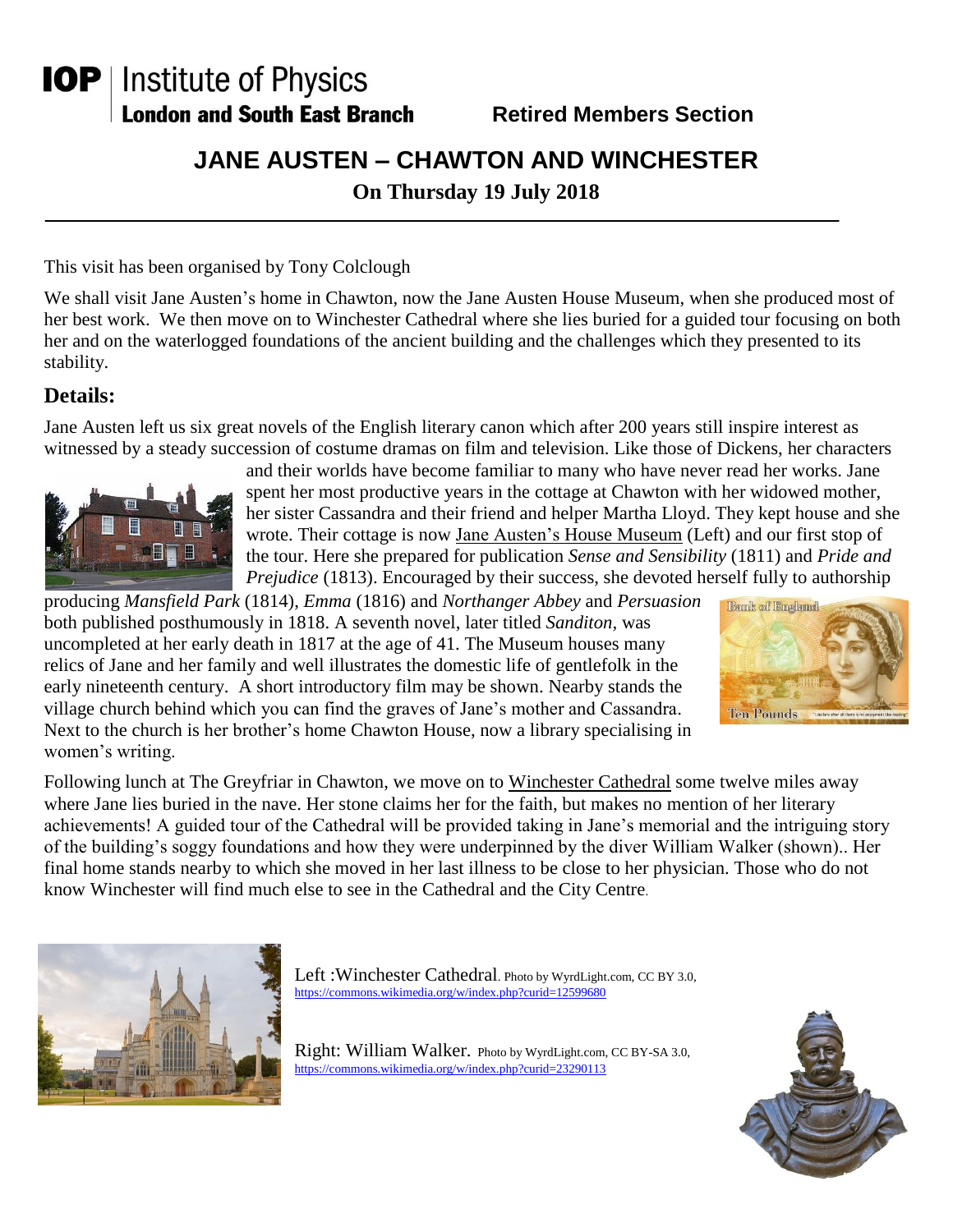#### **Where and when to meet.**

Assemble from 10:30 at Cassandra's Cup Tea Rooms just opposite the Jane Austen's House Museum for refreshments. Its address is The Hollies, Winchester Road, Chawton , Alton, Hampshire GU34 1SB. We aim for an 11:00 start at the Museum.

At the Cathedral, we meet ca. 14:30 at the Entrance Desk identifying ourselves as **Retired Members of the Institute of Physics.** There we shall be introduced to our guide. Enter by the main entrance on the left at the west front**. Do not pay; this will already have been done.**

## **Getting there – to Cassandra's Cup and the Jane Austen's House Museum**

**By road from London**: Set **GU34 1SB** on your SatNav. Otherwise take:

M25 Junction 10 onto A3 towards Guildford.

Follow A3 along Guildford bypass and on to A31.

Follow A31 past Farnham and Alton.

At Chawton roundabout (A31/A32) Jane Austen's House is signposted.

**Parking**: Free parking in the public car park opposite the Museum beyond the pub car park. Please do not park on the street**.**

**By Public Transport**: Trains from London Waterloo run hourly to Alton.

Bus connection (Route X64) from Alton Railway Station to Alton Butts. Then take a 12 minute walk down Winchester Road to Chawton Village.



**Getting there – from Jane Austen's House Museum to Winchester**

*We hope that drivers with spare places will kindly offer to take any fellow members without transport.*

There are numerous public car parks in Winchester, but I suggest setting your SatNav to **SO23 9PG** where there is street parking in Kingsgate Road around The Queen Inn. From there it is easy to walk to the Cathedral.